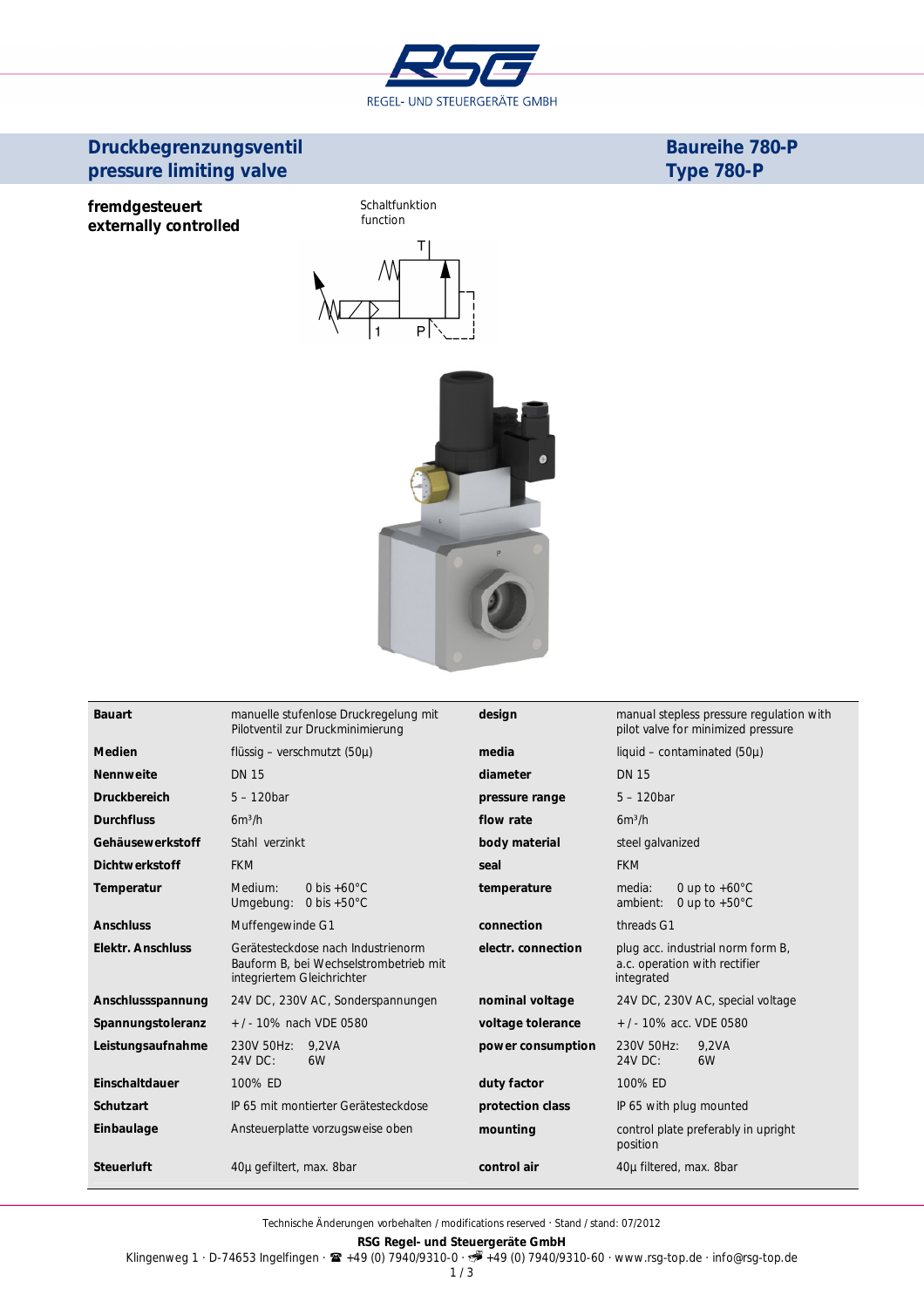

## **Druckbegrenzungsventil** *pressure limiting valve*

**Baureihe 780-P** *Type 780-P*

#### **Maßzeichnung** *dimensional drawing*





#### **Steuerdruck-Diagramm Druckminimierung** *(minimized pressure) (control pressure diagram)* 8 8 7 7 Restdruck (residual pressure) [bar] Steuerdruck (control pressure) [bar] Steuerdruck (control pressure) [bar] 6 6 zulässiger Steuerdruckbereich 5 5 trol pressure range) 4 4 3 3 2 2 1 1 0 0 0 1 2 3 4 5 6 Durchfluss (flow rate) [m³/h] 0 20 40 60 80 100 120 Mediumsdruck (media pressure) [bar]

Geräuschentwicklung ca. 70 dBA (gemessen bei Restdruck 6,5bar und Durchfluss 6m<sup>3</sup>/h) *noise emission ca. 70 dBA (measured at residual pressure 6,5bar and flow 6m³/h)*

2 / 3